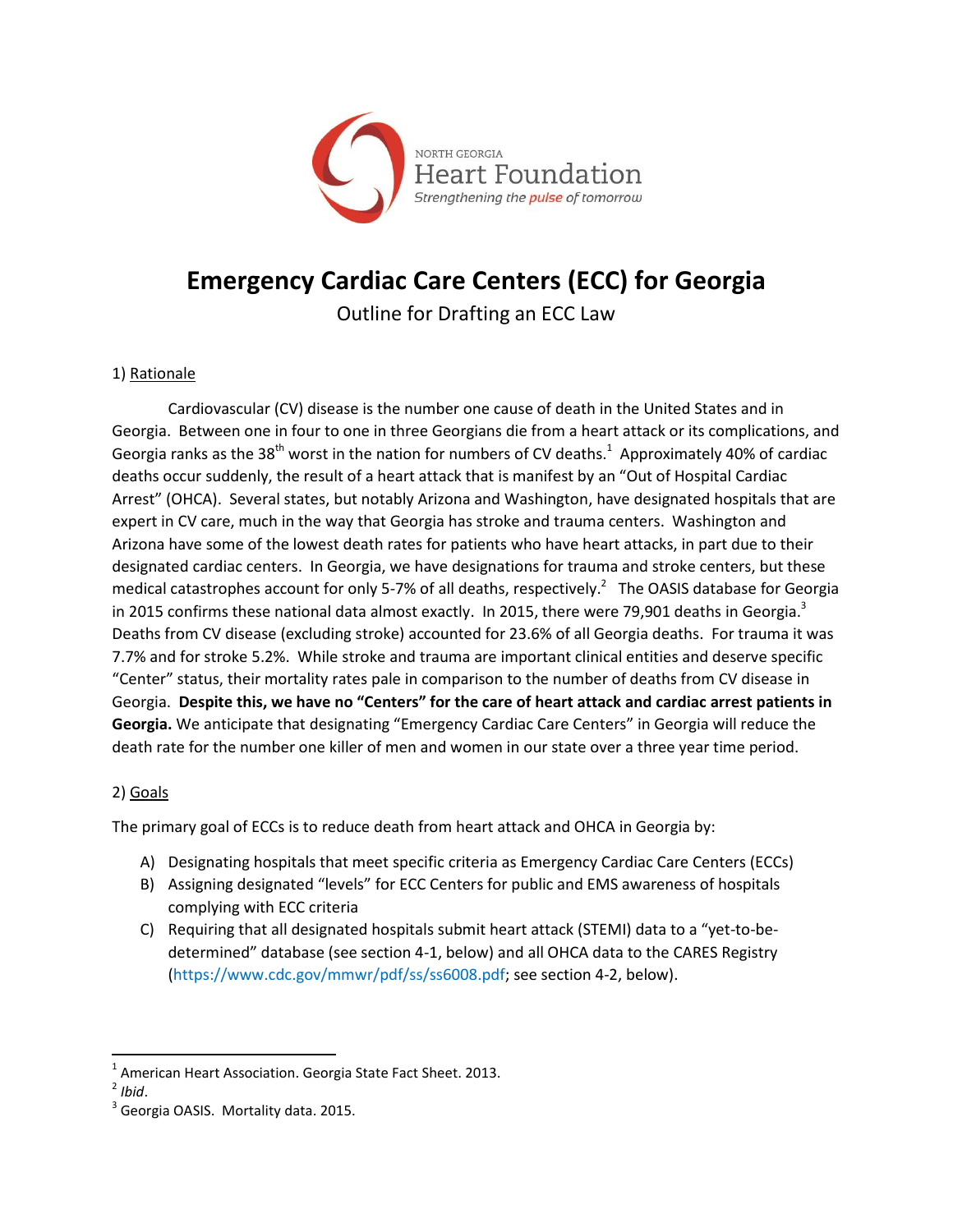While simply designating hospitals as ECC Centers in Georgia will not single-handedly reduce the CV death rate from heart attacks, doing so will significantly strengthen a key link in the "chain of survival" for victims of these acute events. By measuring the patient data and then changing care protocols, lives can be saved. Indeed, the medical consensus statement on implementing strategies to improve survival after heart attack recommends establishing designated hospitals for the care of these types of patients.<sup>4</sup>

## 3) Designated Levels/Requirements for ECC Centers in Georgia:

Level I ECC Centers must:

- A) Have 24/7/365 cardiac catheterization and angioplasty (PCI) facilities and report data from these to a national database (e.g. NCDR)
- B) Have on-site 24/7/365 cardiothoracic surgery (CTS) capability
- C) Have established protocols for therapeutic hypothermia for Out of Hospital Cardiac Arrest (OHCA) patients
- D) Have the ability to implant percutaneous Left Ventricular Assist Devices (pLVAD) for support of hemodynamically unstable patients with OHCA and heart attack (MI)
- E) Have neurologic protocols to measure functional status at hospital discharge
- F) Have the ability to implant Automatic Implantable Cardioverter Defibrillators (AICD)
- G) Report data in a timely basis on all OHCA patients to the CARES Registry and report all MI patients to a "yet-to-be-determined" database
- H) Have a written system included in the protocol for timely submission of all data

Level II ECC Centers must:

- A) Have 24/7/365 cardiac catheterization and PCI, but no on-site CTS capability, and report cath and PCI data to a national database (e.g. NCDR)
- B) Have established protocols for therapeutic hypothermia for OHCA patients
- C) Have neurologic protocols to measure functional status at hospital discharge
- D) Have written transfer plans with Level I program for patients who need LVAD or cardiac surgery
- E) Report data in a timely basis on all OHCA patients to the CARES Registry and report all MI patients to a "yet-to-be-determined" database
- F) Have a written system included in the protocol for timely submission of all data

Level III ECC Centers must:

 $\overline{\phantom{a}}$ 

- A) Have established protocols for therapeutic hypothermia for OHCA patients
- B) Have a written plan for systematic transfer to a Level I facility
- C) Report data in a timely basis on all OHCA patients to the CARES Registry and report all MI patients to a "yet-to-be-determined" database
- D) Have a written system included in the protocol for timely submission of all data

 $^4$  Neumar RW, et. al. Implementation strategies for improving survival after out-of-hospital cardiac arrest in the United States. Consensus recommendations from the 2009 AHA Cardiac Arrest Survival Summit. *Circulation*. 2011:123;2898-2910; see table 1 below; high-lighted in red, under Hospital System Component.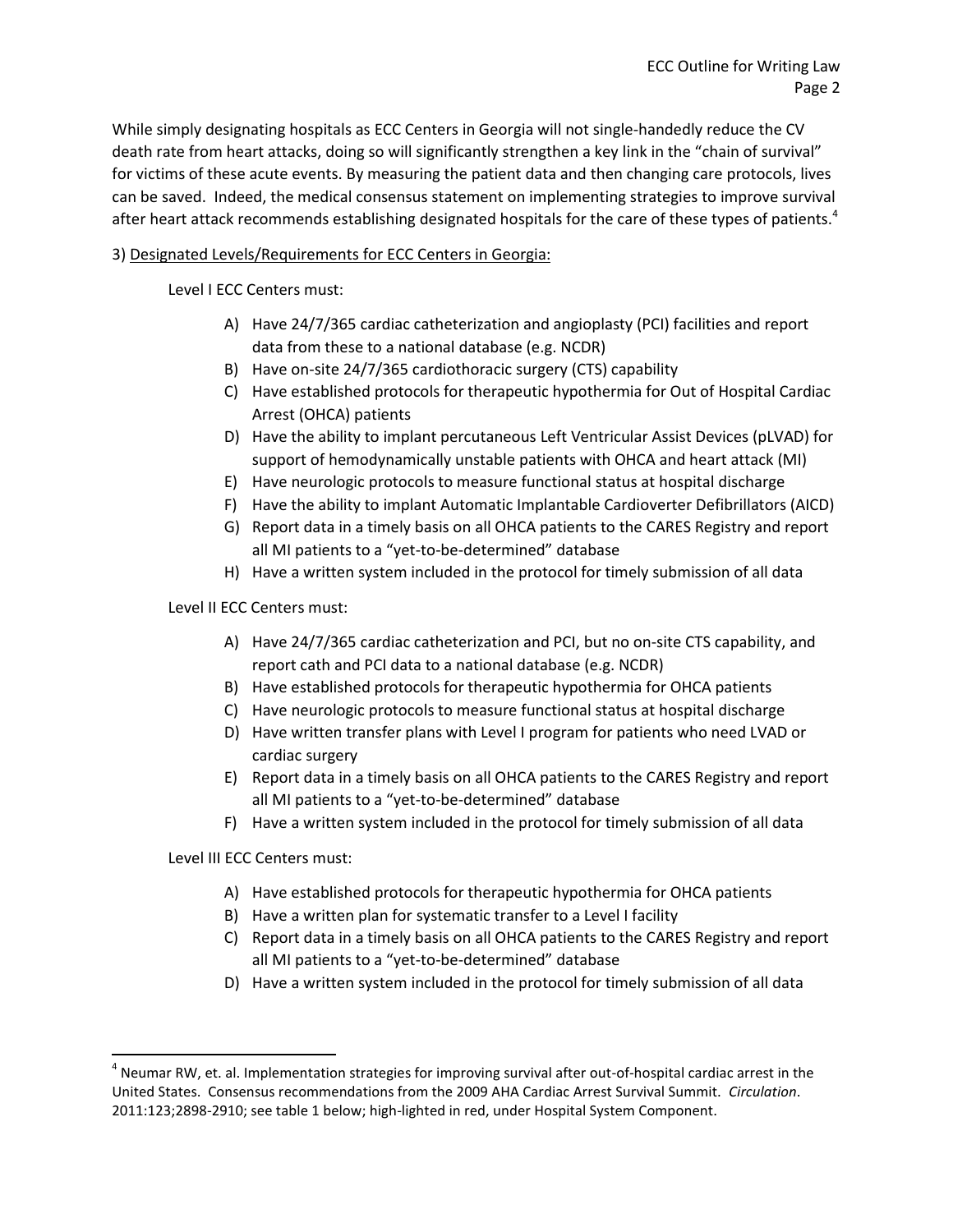4) A number of operational issues need to be included in our draft of the law:

- 1) We need a database to record all ST-Elevation Myocardial Infarction (STEMI) patients in Georgia. This will be the largest data gathering function of hospitals that desire to be designated Emergency Cardiac Care Centers (ECC). STEMIs outnumber Out of Hospital Cardiac Arrest (OHCA) by a factor of greater than two to one. Several possibilities exist:
	- a. The AHA ACTION Registry. This database is "located" at the American Heart Association and the data would not really be "owned" by the State of Georgia. It is a hospital-based registry and comes at an extra cost (> \$15,000/hospital) to the individual hospitals. It is not a submission of data to the State of Georgia and therefore could not be reliably used at a "condition" of being an Emergency Cardiac Care Center (ECC). It does allow for comparisons to other hospitals but does not necessarily compare State to State outcomes. So this database does not, in my mind, meet our need for gathering and sharing data amongst the hospitals in Georgia for the purpose of improving care and reducing cardiovascular death rates over the next 3 years.
	- b. The Minneapolis Heart Institute (MHI) STEMI Database. This is a large and well known database that is housed in Minneapolis, MN by the MHI Foundation. Dr. Tim Henry initiated this database more than 10 years ago and he would be willing to "help" Georgia initiate a separate STEMI-Database. He has suggested that several possible solutions could be accomplished.
	- c. The OASIS Database could be amended to accommodate STEMI patients in a prospective manner instead of the retrospective manner, by which it now tracks MI patients. Currently the OASIS Database uses hospital, administrative discharge data and death certificates to tabulate deaths from MI.
- 2) For patients who have OHCA where 911 is called, the CARES Registry is the only and probably the best solution for our State to gather all OHCA data. This will require an investment at the State level to employ CARES data managers to input and maintain a much larger data set. Additionally, hospitals who opt-in to become ECC hospitals will need additional personnel to interact with and input data for the CARES, State-wide initiative. Hospitals may also choose to submit survival data to other registries with more long term neurologic follow up of OHCA patients, but these supplemental registries do not gather data from all OHCA calls received by ambulances because all of these patients don't survive to hospital arrival. For this reason I believe our Committee should designate the CARES Registry as the State-Wide Georgia Database for inclusion in the ECC designation.
- 3) How will the law secure long-term funding for: i) a State-wide, "yet-to-be-determined" STEMI database solution and ii) the CARES data managers necessary to manage a more robust, State-Wide CARES Registry?
- 4) Should we give paramedics guidelines on which patients, based on clinical complexity, should be transported to hospitals with different ECC Levels of care; or should we avoid this completely? Washington chose to specify some guidelines or procedures (see Appendix A). Should we mirror the State of Washington Prehospital Cardiac Triage Destination Procedure or a similar plan to help medics decide where to transport patients with OHCA and STEMI patients? There are good data showing that timely treatment and transport can save lives in